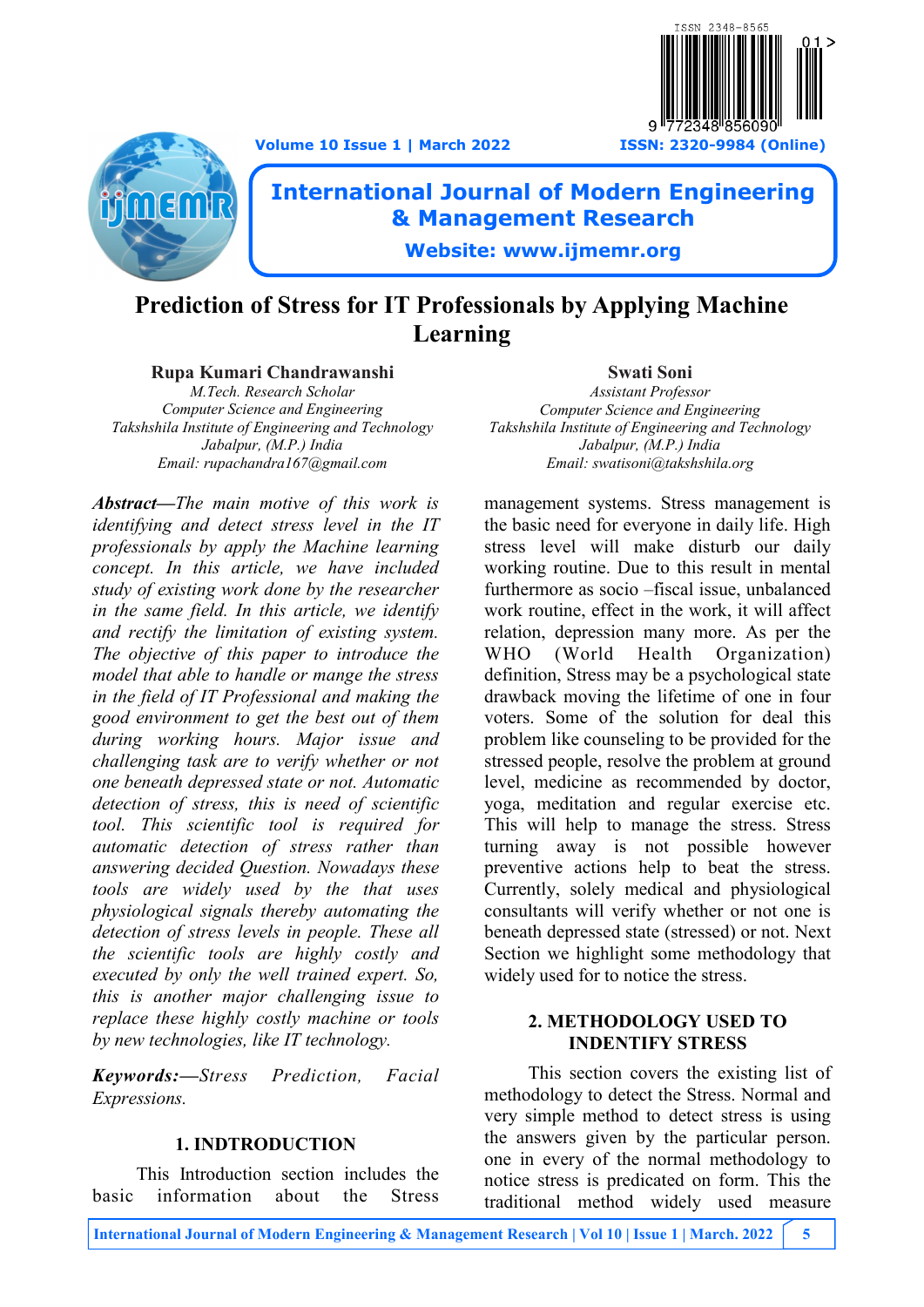stress.

Once the stress is detected than reduce stress, it will also reduce the health problem.

Automatic detection of stress, this is need of scientific tool. This scientific tool is required for automatic detection of stress rather than answering the predefined Question. Now a day these tools are widely uses physiological signals there by automating detection of stress levels in people. These all the scientific tools are highly costly and executed by only the well trained expert. So, this is another major challenging issue to replace these highly costly machine or tools by new technologies, like IT technology.

Next Section will cover the information about the literatures survey related to work done by authors in this field.

## **3. LITERATURE SURVEY**

Stress detection is mentioned in varied literatures because it may be a vital social contribution that enhances the approach to life of people. Nowadays because IT industries square measure setting a replacement peek within the market by transferable new technologies and merchandise within the market. During this study, the stress levels in staff also are noticed to lift the bar high. Although their square measure several organizations United Nations agency give psychological state connected schemes for his or her staff however the problem is much from management.

[1]This study develops a framework for the detection and analysis of stress/anxiety emotional states through video-recorded facial cues. A thorough experimental protocol was established to induce systematic variability in affective states (neutral, relaxed and stressed/ anxious) through a variety of external and internal stressors. The analysis was focused mainly on non-voluntary and semi-voluntary facial cues in order to estimate the emotion representation more objectively. Features under investigation included eye-related events, mouth activity, head motion parameters and heart rate estimated through camera based photoplethysmography. A feature selection procedure was employed to select the most robust features followed by classification schemes discriminating between<br>stress/anxiety and neutral states with and neutral states with reference to a relaxed state in each experimental phase. In addition, a ranking transformation was proposed utilizing self reports in order to investigate the correlation of facial parameters with a participant perceived amount of stress/anxiety. The results indicated that, specific facial cues, derived from eye activity, mouth activity, head movements and camera-based heart activity achieve good accuracy and are suitable as discriminative indicators of stress and anxiety.[2] Stress is a part of life it is an unpleasant state of emotional arousal that people experience in situations like working for long hours in front of computer. Computers have become a way of life, much life is spent on the computers and hence we are therefore more affected by the ups and downs that they cause us. One cannot just completely avoid their work on computers but one can at least control his/her usage when being alarmed about him being stressed at certain point of time. Monitoring the emotional status of a person who is working in front of a computer for longer duration is crucial for the safety of a person. In this work a real-time non-intrusive videos are captured, which detects the emotional status of a person by analyzing the facial expression. This paper detects an individual emotion in each video frame and the decision on the stress level is made in sequential hours of the video captured. Employ a technique that allows us to train a model and analyze differences in predicting the features. Theano is a python framework which aims at improving both the execution time and development time of the linear regression model which is used here as a deep learning algorithm.[3] stress disorders are a common issue among working IT professionals in the industry today. With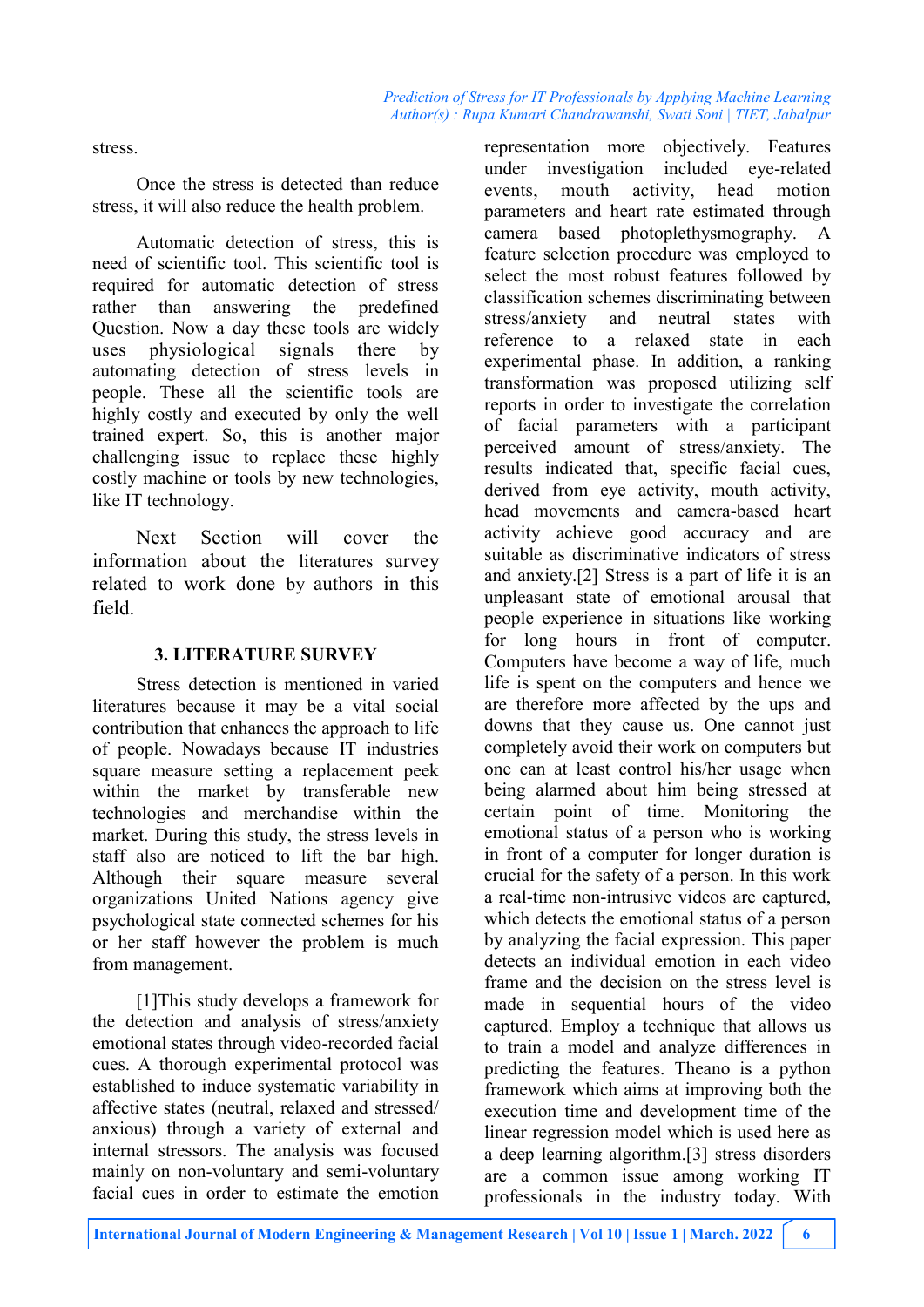changing lifestyle and work cultures, there is an increase in the risk of stress among the employees. Though many industries and corporate provide mental health related schemes and try to ease the workplace atmosphere, the issue is far from control. In this paper, we would like to apply machine learning techniques to analyze stress patterns in working adults and to narrow down the factors that strongly determine the stress levels. Towards this, data from the OSMI [7] mental health survey 2017 responses of working professionals within the techindustry was considered. Various Machine Learning techniques were applied to train our model after due data cleaning and preprocessing. The accuracy of the above models was obtained and studied comparatively. Boosting had the highest accuracy among the models implemented. By using Decision Trees, prominent features that influence stress were identified as gender, family history and availability of health benefits in the workplace. With these results, industries can now narrow down their approach to reduce stress and create a much comfortable workplace for their employees. [4] Chronic stress detection is an important factor in predicting and reducing the risk of cardiovascular disease. This work is a pilot study with a focus on developing a method for detecting short-term psycho physiological changes through heart rate variability (HRV) features. The purpose of this pilot study is to establish and to gain insight on a set of features that could be used to detect psycho physiological changes that occur during chronic stress. This study elicited four different types of arousal by images, sounds, mental tasks and rest, and classified them using linear and non-linear HRV features from electrocardiograms (ECG) acquired by the wireless wearable ePatch® recorder. The highest recognition rates were acquired for the neutral stage (90%), the acute stress stage (80%) and the baseline stage (80%) by sample entropy, detruded fluctuation analysis and normalized high.[5] Stress, anxiety and depression in the workplace are detrimental to human health and productivity with

significant financial implications. Recent research in this area has focused on the use of sensor technologies, including smart phones and wearable's embedded with physiological and movement sensors. In this work, authors explore the possibility of using such devices for mood recognition, focusing on work environments. This article proposes a novel mood recognition framework that is able to identify five intensity levels for eight different types of moods every two hours. Authors also present a Smartphone app ("HealthyOffice"), designed to facilitate self- reporting in a structured manner and provide our model with the ground truth. They evaluate our system in a small-scale user study where wearable sensing data is collected in an office environment. Our experiments exhibit promising results allowing us to reliably recognize various classes of perceived moods. out of context, outlandish or argumentative behavior, very excitable moods, and/or eating or drinking to excess.[6]. The main concept of this paper is to detect stress in the IT professionals with the help of Machine learning and Image processing techniques. This paper is an upgraded version of the old stress detection systems which excluded the live detection and the personal counseling but this paper comprises of live detection and periodic analysis of employees and detecting physical as well as mental stress levels in his/ her by providing them with proper remedies for managing stress by providing survey form periodically. This paper mainly focuses on managing stress and making the working environment healthy and spontaneous for the employees and to get the best out of them during working hours.[8] The main goal of the system is to analyze the mental stress through physiological data using electrocardiograph in different positions and moods. Different pre-processing techniques can be used for stress detection. In feature extraction discrete wavelet transform can apply. Many classifiers like artificial neural network, support vector machine, Bayesian network, and decision tree are using to get more accurate results based on accuracy. Physiological sensors analytics is becoming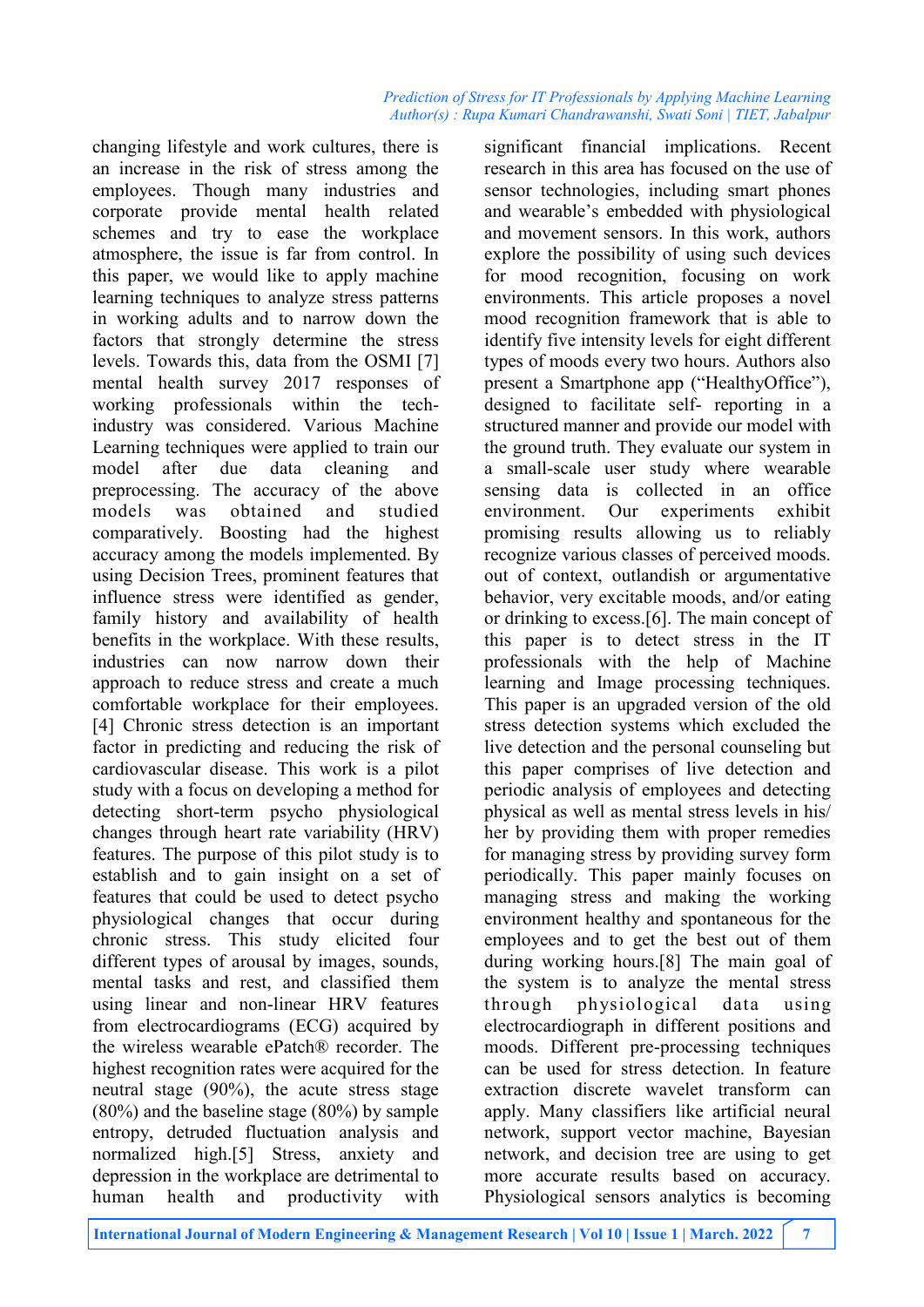*Prediction of Stress for IT Professionals by Applying Machine Learning Author(s) : Rupa Kumari Chandrawanshi, Swati Soni | TIET, Jabalpur* 

more and more important as the availability of sensor-enabled portable, wearable, and implantable devices becomes ubiquitous in the growing Internet of Things (IoT). Physiological multi-sensor studies have been conducted successfully to detect stress. The proposed scheme will be developed to ensure the more image security during transmission by facilitating the quick image transfers. These applications usually do not have strong security mechanisms to protect the user data. The proposed algorithm will be designed to fill that certain gap of stronger security mechanism for image sharing based social media applications. Psychological stress is injuring to health. In existing system stress is identified in face-to-face interview, communication or any other activities. where two or more people are analyzed by another. In this proposed a system framework for detecting users psychological stress states by using users "weekly social media data, leveraging tweets" content as well as users social interactions This implemented system will be helpful to detect Stress by using their daily conversations on social media data, to the user and categories the user as stressed or relaxed.

## **4. SYSTEM ARCHITECTURE**



*Figure 1: System Architecture*



*Figure 2: Admin Page*



*Figure 3: Stress Detection page*

|                           |                |              | <b>Stress Detection in IT Professionals</b> |                |                                      | Home<br>Users            | Detected       | KNN             | logout                  |
|---------------------------|----------------|--------------|---------------------------------------------|----------------|--------------------------------------|--------------------------|----------------|-----------------|-------------------------|
|                           |                |              |                                             |                | Stress Detection in IT Professionals |                          |                |                 |                         |
| Admin View All Users Data |                |              |                                             |                |                                      |                          |                |                 |                         |
|                           | S.No           | User<br>Narx | <b>File Name</b>                            | <b>Emotion</b> | File                                 | Date                     | Image          | Download        | Emotions                |
|                           | $\mathbf{I}$   | Alex         | test3.jpg                                   | <b>Neutral</b> | /media/test3.jpg                     | Aug. 24, 2020, 4:54 a.m. | a              | <b>Download</b> | <b>Emotions</b><br>View |
|                           | $\overline{c}$ | Alex         | test2 log                                   | Sad            | /media/test2.jpg                     | Aug 24 2020 4:54 a.m.    | m <sup>1</sup> | Download        | <b>Emotions</b><br>View |
|                           | $\overline{3}$ | Alex         | course_image.jpg                            | Angry          | /media/course_image.jpg              | Aug. 24, 2020, 4:56 a.m. | 鹏              | Download        | <b>Emotions</b><br>View |
|                           | $\overline{4}$ | Shaan        | course_8.jpg                                | Hator          | /media/course_8.ipg                  | Aug. 24, 2020, 8:11 a.m. |                | Download        | <b>Emotions</b><br>View |
|                           | $\overline{5}$ | Alex         | course 8 h7e63l.jpg                         | Happy          | /media/course_8_lt7e63l.jpg          | Aug. 25, 2020, 6:26 a.m. | W              | Download        | <b>Emotions</b><br>View |

*Figure 3: Stress Detection Page*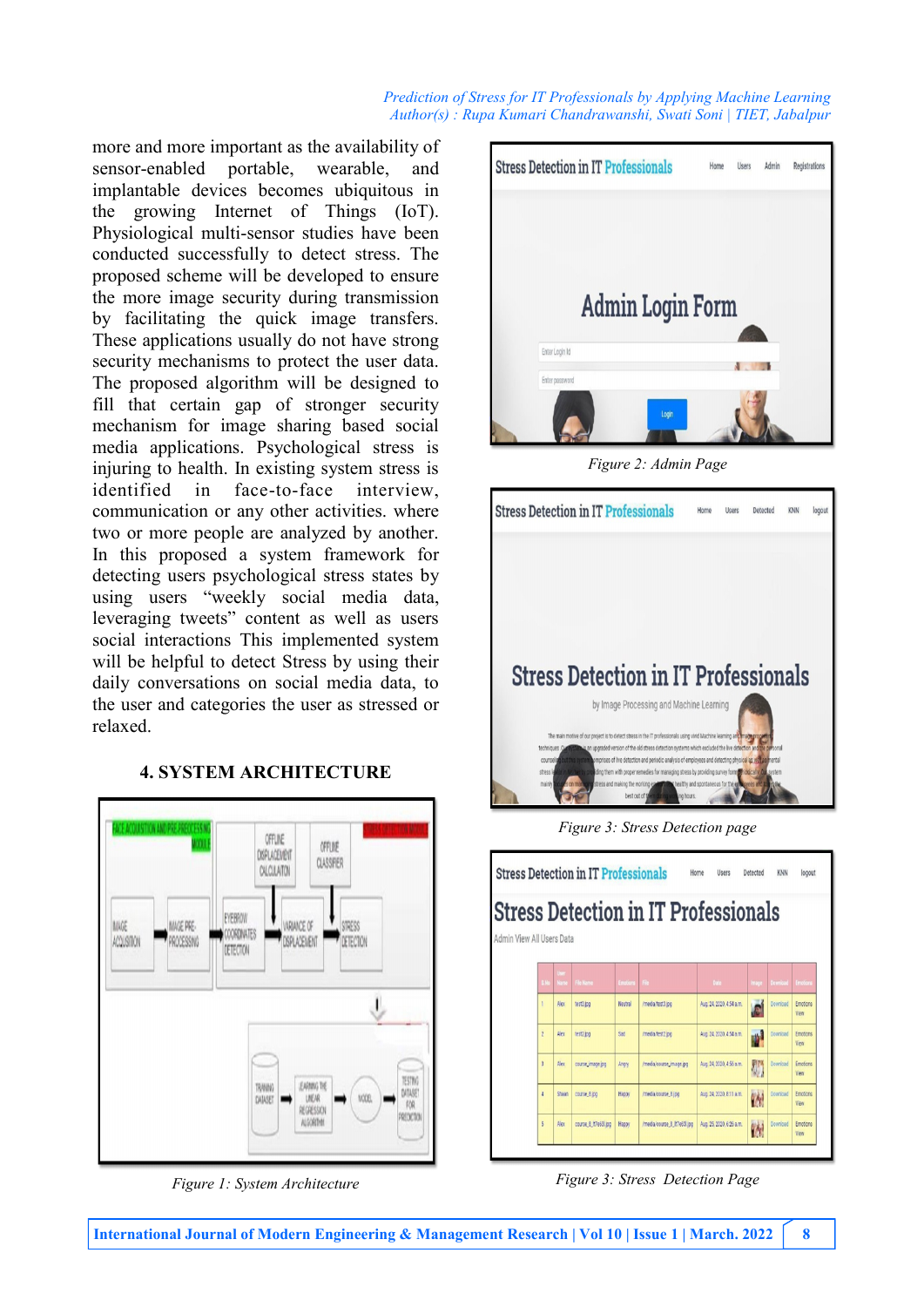*Prediction of Stress for IT Professionals by Applying Machine Learning Author(s) : Rupa Kumari Chandrawanshi, Swati Soni | TIET, Jabalpur* 

| $#$ .          | Paper Title                                                                                                                        | Author Name                                                                                                    | Method                                                                     | Advantage                                                                                                                                                                  | Disadvantage                                      |
|----------------|------------------------------------------------------------------------------------------------------------------------------------|----------------------------------------------------------------------------------------------------------------|----------------------------------------------------------------------------|----------------------------------------------------------------------------------------------------------------------------------------------------------------------------|---------------------------------------------------|
| 1.             | Stress and anxiety<br>detection using fa-<br>cial cues from vid-<br>eos                                                            | G. Giannakakis, D.<br>Manousos, F. Chiarugi                                                                    | Face ROI<br>detection, Data<br>Preprocessing.                              | a variety of semi voluntary facial<br>features are jointly used for the<br>detection of anxiety and/or stress<br>instead of the traditional facial<br>expression analysis, | Time<br>Consuming                                 |
| 2.             | Detection of Stress<br>Using Image Proc-<br>essing and Machine<br>Learning Tech-<br>niques                                         | Nisha Raichur, Nidhi<br>Lonakadi, Priyanka<br>Mural                                                            | Image<br>Pre-<br>Processing.                                               | Integrates image processing and<br>deep learning to detect ongoing<br>stress to minimize future health<br>risks                                                            | Difficult to imple-<br>ment on larger ar-<br>eas. |
| 3.             | Machine Learning<br>Techniques for<br><b>Stress Prediction in</b><br><b>Working Employees</b>                                      | U.S. Reddy, A.V.<br>Thota and A. Dharun                                                                        | Logistic<br>Regression,<br>Decision Tress,<br>Random Forest<br>Classifier. | customize the survey taken in order<br>to procure responses in the right<br>format and to increase the number<br>of attributes as per relevance.                           | vast dataset is<br>needed to accom-<br>plish      |
| $\overline{4}$ | Classification of<br>acute stress using<br>linear and non-linear<br>heart rate variability<br>analysis derived<br>from sternal ECG | Tanev, G., Saadi, D.B.,<br>Hoppe, K., Sorensen,<br>H.B                                                         | Naive Bayes-<br>ian classifier.                                            | Standardizing non-linear HRV<br>features for each subject                                                                                                                  | Little Bit time<br>Consuming                      |
|                | <b>Effective</b> stress<br>detection using<br>Physiological pa-<br>rameters                                                        | Monika Chauhan,<br>Shivani V. Vora, Di-<br>pak Dabhi                                                           | SVM, ANN                                                                   |                                                                                                                                                                            |                                                   |
|                | <b>Stress Detection</b><br>Using Wearable<br>Physiological And<br>Sociometric Sensors                                              | Virginia Sandulescu,<br>Sally Andrews, David<br>Ellis, Nicola Bellotto,<br>Radu Dobrescu                       | SVM, KNN                                                                   |                                                                                                                                                                            |                                                   |
|                | Mental Stress De-<br>tection in University<br>Students using Ma-<br>chine Learning                                                 | Ravinder Ahuja, Al-<br>isha Banga                                                                              | Random Forest                                                              |                                                                                                                                                                            |                                                   |
|                | A Machine Learning<br>Approach for Stress<br>Detection using a<br>Wireless Physical<br><b>Activity Tracker</b>                     | B. Padmaja, V. V.<br>Rama Prasad and K.<br>V. N. Sunitha                                                       | Hypothesis<br>Building                                                     |                                                                                                                                                                            |                                                   |
|                | <b>Stress Detection</b><br>through Speech<br>Analysis using Ma-<br>chine Learning                                                  | Dr. S. Vaikole, S. Mu-<br>lajkar, A. More, P.<br>Jayaswal, S. Dhas                                             | <b>CNN</b>                                                                 |                                                                                                                                                                            |                                                   |
|                | Human Stress De-<br>tection Based On<br>Social Interactions                                                                        | S.Venkateswaran1,K.S<br>angeetha2, S.Abinaya3,<br>B.Divyalakshmi4                                              | CNN, KNN                                                                   |                                                                                                                                                                            |                                                   |
|                | <b>Continuous Stress</b><br>Detection Using a<br>Wrist Device                                                                      | Martin Gjoreski,<br>HristijanGjoreski,<br>MitjaLuštrek                                                         | <b>SVM</b>                                                                 |                                                                                                                                                                            |                                                   |
|                | <b>Detecting Stress</b><br>Based on Social<br>Interactions in So-<br>cial Networks                                                 | Huijie Lin, Jia Jia,<br>JiezhonQiu, Yongfeng<br>Zhang, LexingXie, Jie<br>Tang, Ling Feng, and<br>Tat-Seng Chua | <b>CNN</b>                                                                 |                                                                                                                                                                            |                                                   |

# **Table 1: Comparative Study Table**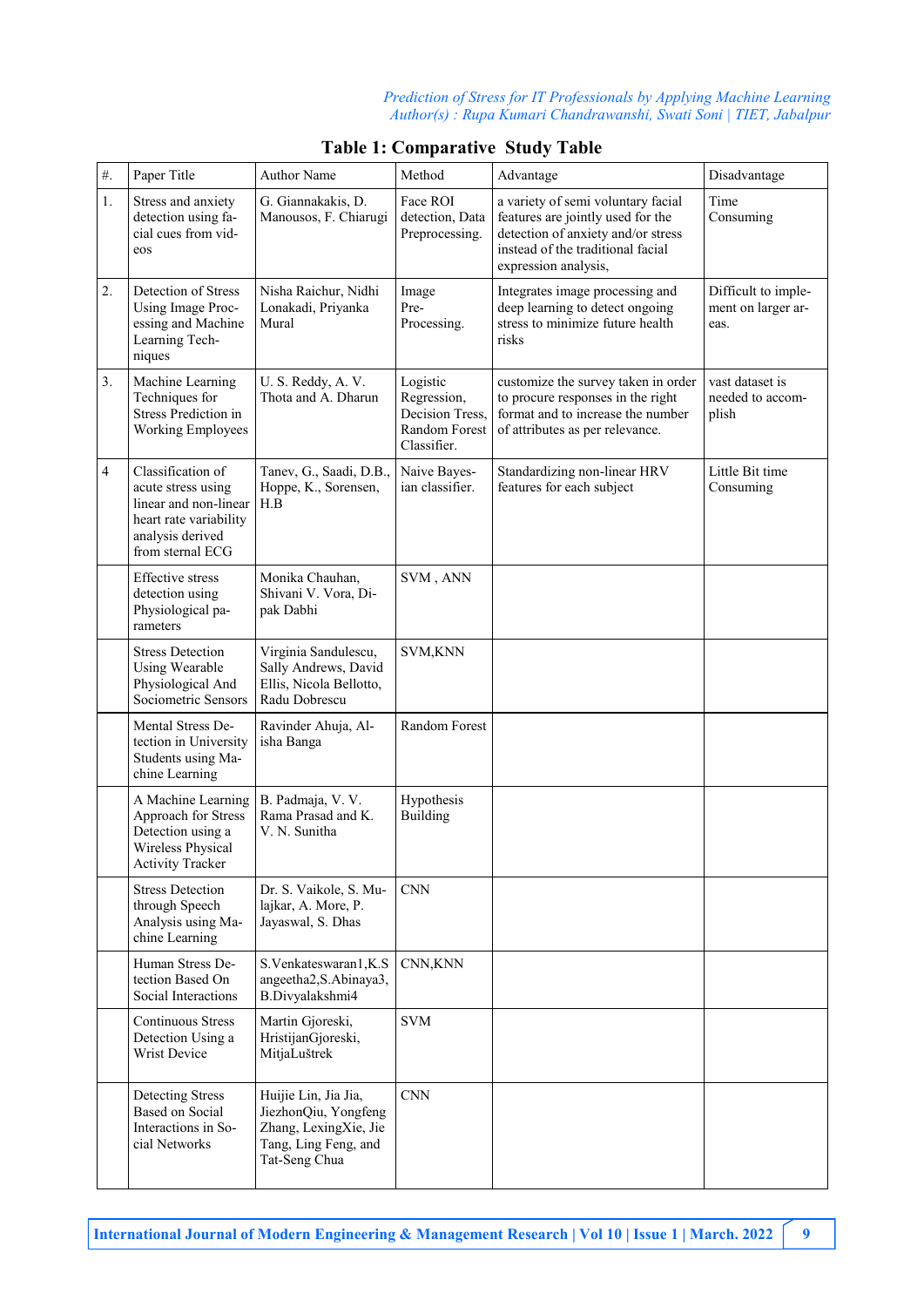# **5. WHAT IS IN EXISTING SYSTEM?**

In the existing system work on stress detection is based on the digital signal processing, taking into consideration Galvanic skin response, blood volume, pupil dilation and skin temperature. And the other work on this issue is based on several physiological signals and visual features (eye closure, head movement) to monitor the stress in a person while he is working. However these measurements are intrusive and are less comfortable in real application. Every sensor data is compared with a stress index which is a threshold value used for detecting the stress level.

#### **6. DISADVANTAGES OF EXISTING SYSTEM:**

Physiological signals used for analysis are often pigeonholed by a Non- stationary time performance. The extracted features explicitly give the stress index of the physiological signals. The ECG signal is directly assessed by using commonly used peak j48 algorithm. Different people may behave or express differently under stress and it is hard to find a universal pattern to define the stress emotion. Algorithm: Bayesian Network, J48.

#### **7 .WORK TO BE DONE**

The proposed System Machine Learning algorithms like KNN classifiers are applied to classify stress. Image Processing is used at the initial stage for detection, the employee's image is given by the browser which serves as input. In order to get an enhanced image or to extract some useful information from its image processing is used by converting image into digital form and performing some operations on it. By taking input as an image and output may be image or characteristics associated with that image. The emotion is displayed on the rounder box. The stress level indicating by Angry, Disgusted, Fearful, Sad.

#### **8. CONCLUSION**

This paper covers the basic information about the stress detection and its challenging issue. Here we include the Machine learning concept to implement the stress detection system. The major objective about the paper is introduce to less use or avoid the scientific tools .literature survey section cover the information about existing work done by the community of researcher in the domain of this topic followed by the complete comparative study.

## **REFERENCES:**

- [1] Stress and anxiety detection using facial cues from videosG. Giannakakisa M. Pediaditis et al Biomedical Signal Processing and Control 31 (2017) 89–101 journal homepage: www.elsevier.com/locate/ bspc
- [2] Detection of Stress Using Image Processing and Machine Learning Techniques Nisha Raichur, Nidhi Lonakadi
- [3] Machine Learning Techniques for Stress Prediction in Working Employees U. S. Reddy, A. V. Thota and A. Dharun
- [4] Classification of acute stress using linear and non-linear heart rate variability analysis derived from sternal ECG Tanev, G., Saadi, D.B., Hoppe, K., Sorensen, H.B
- [5] Healthy Office: Mood recognition at work using smart phones and wearable sensors Zenonos, A., Khan, A., Kalogridis, G., Vatsikas, S., Lewis,
- [6] Stress detection in IT professional by image processing and machine learning "Prof. Vishal R. Shinde, et al published in International Journal for Research in Engineering Application & Management (IJREAM) ISSN: